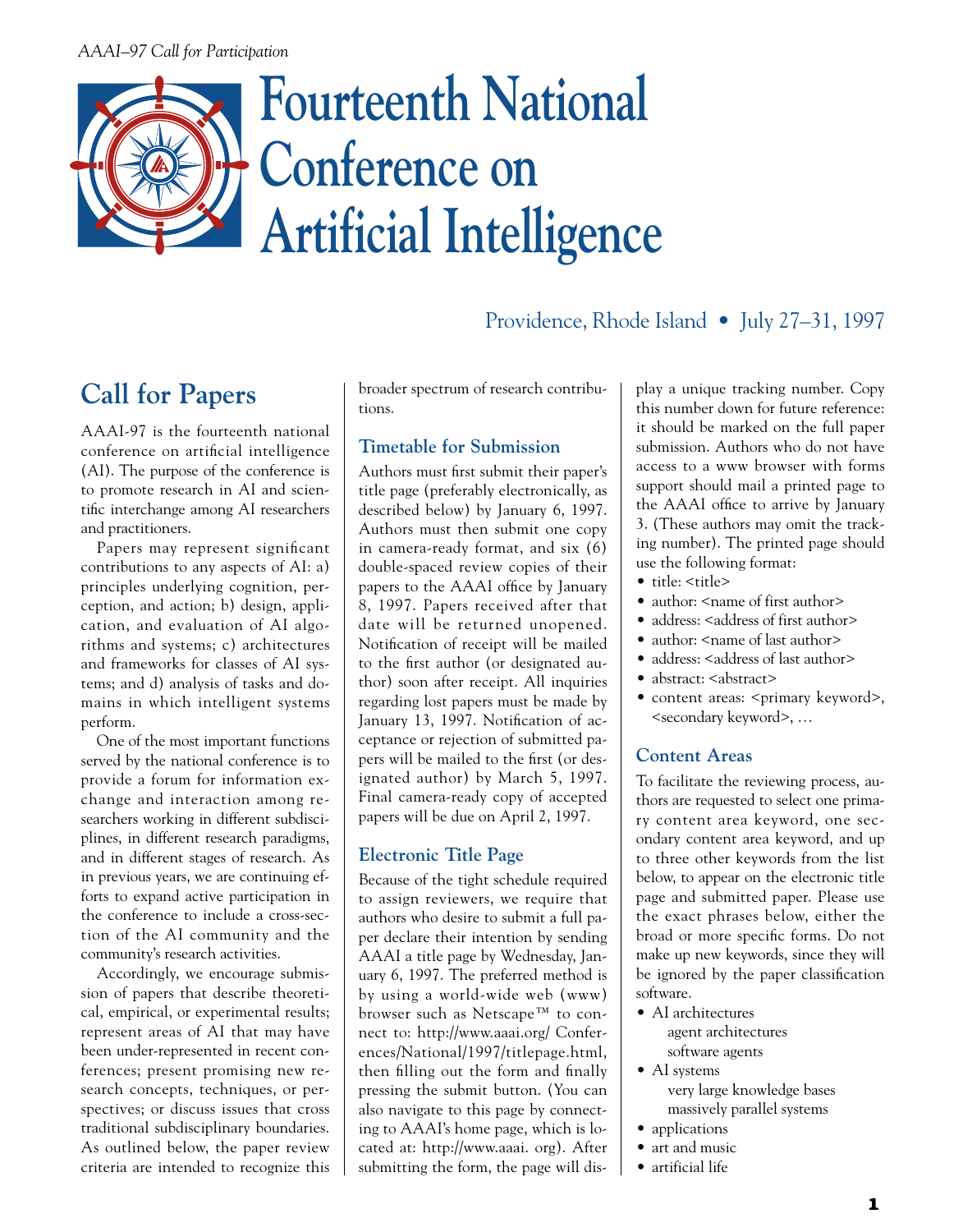- automated reasoning
- automatic programming
- control
- belief revision
- case-based reasoning
- cognitive modeling
- commonsense reasoning
- computational complexity
- computer aided education
- constraint satisfaction
- decision theory
- design
- diagnosis
- distributed AI blackboard systems cooperating knowledge-based systems coordination distributed problem solving multiagent planning multiagent systems negotiation social agents
- enabling technologies
- expert systems
- fuzzy reasoning
- game playing
- genetic algorithms
- geometric reasoning
- information retrieval
- knowledge acquisition
- knowledge representation decision theoretic methods description logics logic nonmonotonic reasoning ontologies
- uncertainty
- lifelike characters
- logic programming
- machine learning
	- analogical learning Bayesian learning case-based learning computational learning theory connectionist learning constructive induction decision-tree learning explanation based learning inductive learning inductive logic programming multistrategy learning reinforcement learning speedup learning scientific discovery theory refinement unsupervised learning
- mathematical foundations
- multimedia
- natural language processing
- corpus-based methods discourse formal models machine translation natural language generation natural language understanding spoken language generation spoken language understanding
- neural networks
- perception
- philosophical foundations
- plan recognition
- planning and control anytime planning decision theoretic planning hierarchical planning plan evaluation plan execution plan monitoring reactive control situated reasoning
- probabilistic reasoning
- problem solving
- real-time systems
- reasoning about physical systems automated modeling causal reasoning qualitative simulation
- robotics
	- selective perception cognitive maps
	- hand eye manipulation
- scheduling
- search
- simulation
- spatial reasoning
- temporal reasoning
- theorem proving
- user interfaces • virtual reality
- vision

# **Paper Length and Format For Blind Review**

As a simple way of stating and enforcing constraints on paper length, authors are asked to send one (1) copy of their submitted paper in camera-ready format, demonstrating that the paper can fit in six (6) proceedings pages. (Authors of accepted papers may purchase up to two additional proceedings pages for their paper, for a total of 8 pages, at \$250/page when final camera-ready copy is submitted.) Generic templates and macros for AAAI format for Microsoft Word™, La-TeX, and other systems are available at http://www.aaai.org/Publications/macros -link.html.

In addition to camera-ready copy, authors are requested to submit six (6) double-spaced copies of the paper for review. These must be clearly legible. Neither computer files nor fax submissions are acceptable. Submissions must be printed on 8 1/2 x 11 inch or A4 paper using 12 point type (10 characters per inch for typewriters). Double-sided printing is strongly encouraged. Reviewing for AAAI-97 will be blind to the identities of the authors. This requires that authors exercise some care not to identify themselves in their papers.

#### **Title Page**

Each copy of the paper must have a title page, separate from the body of the paper, including the title of the paper, the names and addresses of all authors, a short abstract of less than 200 words, a list of content areas (see above), word count, tracking number from electronic submission of title page (see above), statement of sole submissions (see below), and acknowledgements (if any).

#### **Paper Body**

The second page, on which the paper body begins, should include the same title, abstract, content areas, word count, tracking number, and statement with respect to multiple submissions, but not the names or affiliations of the authors. The references should include all published literature relevant to the paper, including previous works of the authors, but should not include unpublished works. When referring to one's own work, use the third person, rather than the first person. For example, say "Previously, Clinton [13] has shown that…," rather than "In our previous work [13] we have shown that…." Try to avoid including any information in the body of the paper or references that would identify the authors or their institutions. Such information can be added to the final camera-ready version for publication. Please do not staple the title page to the body of the paper.

# **Review Process**

Program committee (PC) members will identify papers they are qualified to review based on the information electronically presubmitted (e.g., the paper's title, content areas, and abstract). This information, along with other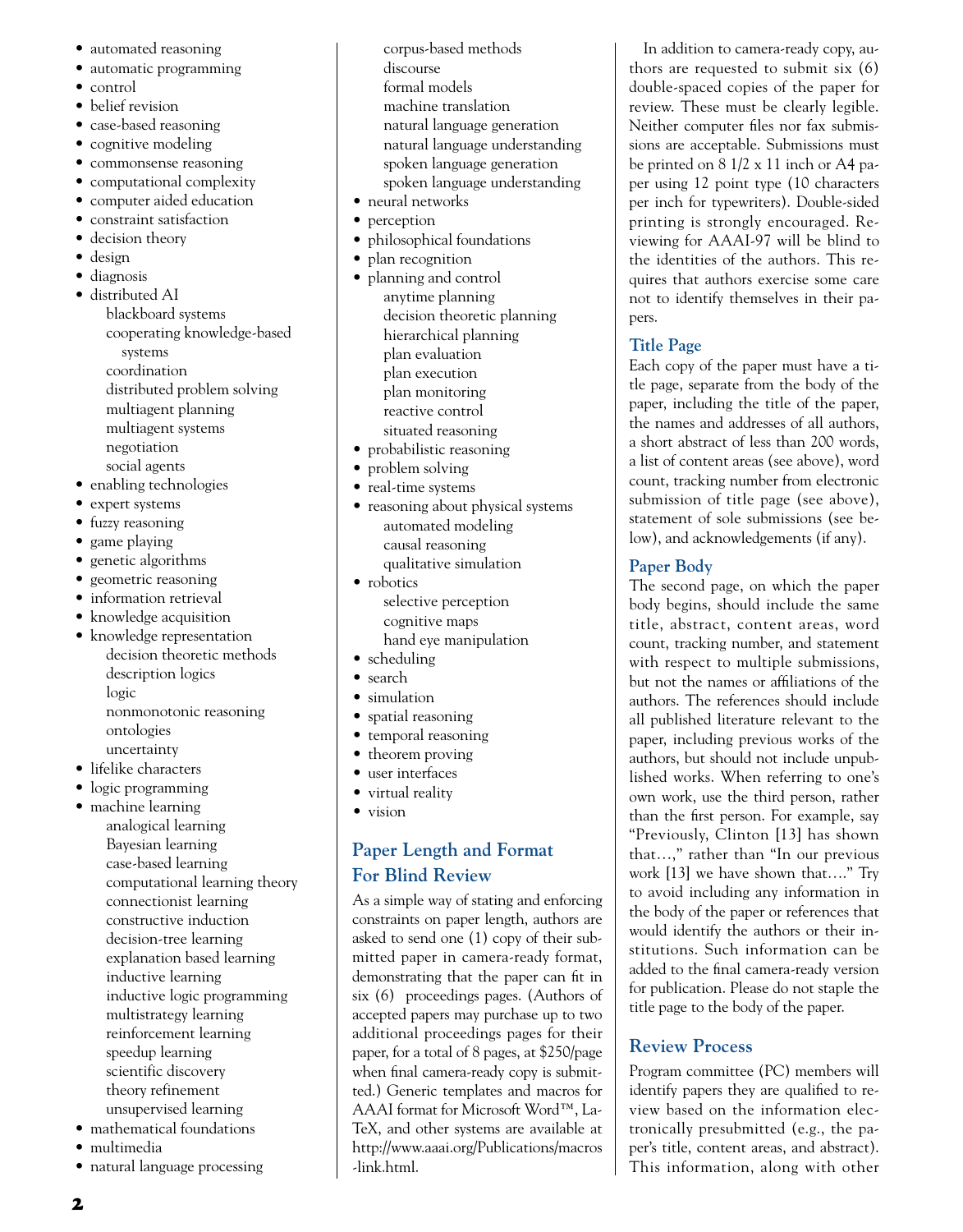considerations, will be used to assign each submitted paper to three PC members. Using the criteria given below, they will review the paper independently. Reviews will be done blind to the identities of the authors and their institutions. If the majority of the reviewers of a paper agree to accept or reject it, that recommendation will be followed. If the reviewers are unable to decide, the paper will be discussed at a meeting of the Senior Program Committee members in March. In general, papers will be accepted if they receive at least two positive reviews or if they generate an interesting controversy. Final decisions on all papers will be made by the Program Chairs.

#### **Review Criteria**

Questions that will appear on the review form appear below. Authors are advised to bear these questions in mind while writing their papers. Reviewers will look for papers that meet at least some (though not necessarily all) of the criteria in each category.

*Significance:* How important is the problem studied? Does the approach offered advance the state of the art? Does the paper stimulate discussion of important issues or alternative points of view?

*Originality:* Are the problems and approaches new? Is this a novel combination of existing techniques? Does the paper point out differences from related research? Does it address a new problem or one that has not been studied in depth? Does it introduce an interesting research paradigm? Does the paper describe an innovative combination of AI techniques with techniques from other disciplines? Does it introduce an idea that appears promising or might stimulate others to develop promising alternatives?

*Quality:* Is the paper technically sound? Does it carefully evaluate the strengths and limitations of its contributions? Are its claims backed up? Does the paper offer a new form of evidence in support of or against a wellknown technique? Does the paper back up a theoretical idea already in the literature with experimental evidence? Does it offer a theoretical analysis of prior experimental results?

*Clarity:* Is the paper clearly written?

Does it motivate the research? Does it describe the inputs, outputs, and basic algorithms employed? Are the results described and evaluated? Is the paper organized in a logical fashion? Is the paper written in a manner that makes its content accessible to most AI researchers?

#### **Videotape Support**

If authors feel that an understanding of the dynamic behavior exhibited by their system is an important factor in judging the technical merit of the work, they may optionally include six (6) copies of a videotape of not more than five (5) minutes duration in NTSC-VHS (US standard only) format to the AAAI office by January 8, 1997, as part of their paper submission. Tapes should be labeled only with the tracking number and title of the paper submission; tapes cannot be returned.

## **Submissions to Multiple Conferences**

AAAI-97 will not accept any paper which, at the time of submission, is under review for, or has already been published or accepted for publication in a journal or another conference. Authors are also expected not to submit their papers elsewhere during AAAI's review period. These restrictions apply only to journals and conferences, and not to workshops or similar specialized meetings with limited audiences.

The title page should include a statement that the paper is not under review or accepted for publication in another conference or journal.

#### **Publication**

Accepted papers will be allocated six (6) pages in the conference proceedings. Up to two (2) additional pages may be used at a cost to the authors of \$250 per page. Papers exceeding eight (8) pages and those violating the instructions to authors will not be included in the proceedings.

#### **Copyright**

Authors will be required to transfer copyright of their paper to AAAI.

#### **Paper Submissions & Inquiries**

Please send papers and conference registration inquiries to:

AAAI-97 American Association for Artificial Intelligence 445 Burgess Drive Menlo Park, CA 94025-3496

Registration and call clarification inquiries (only) may be sent to the internet address: ncai@aaai.org.

Please send program suggestions and inquiries to:

Ben Kuipers Program Cochair Department of Computer Sciences University of Texas at Austin Austin TX 78712 kuipers@cs.utexas.edu

Bonnie Webber Program Cochair Department of Computer & Information Science University of Pennsylvania Philadelphia PA 19104-6389 bonnie@central.cis.upenn.edu

Ramesh Patil Associate Program Chair USC/Information Sciences Institute 4676 Admiralty Way Marina del Rey CA 90292 ramesh@isi.edu